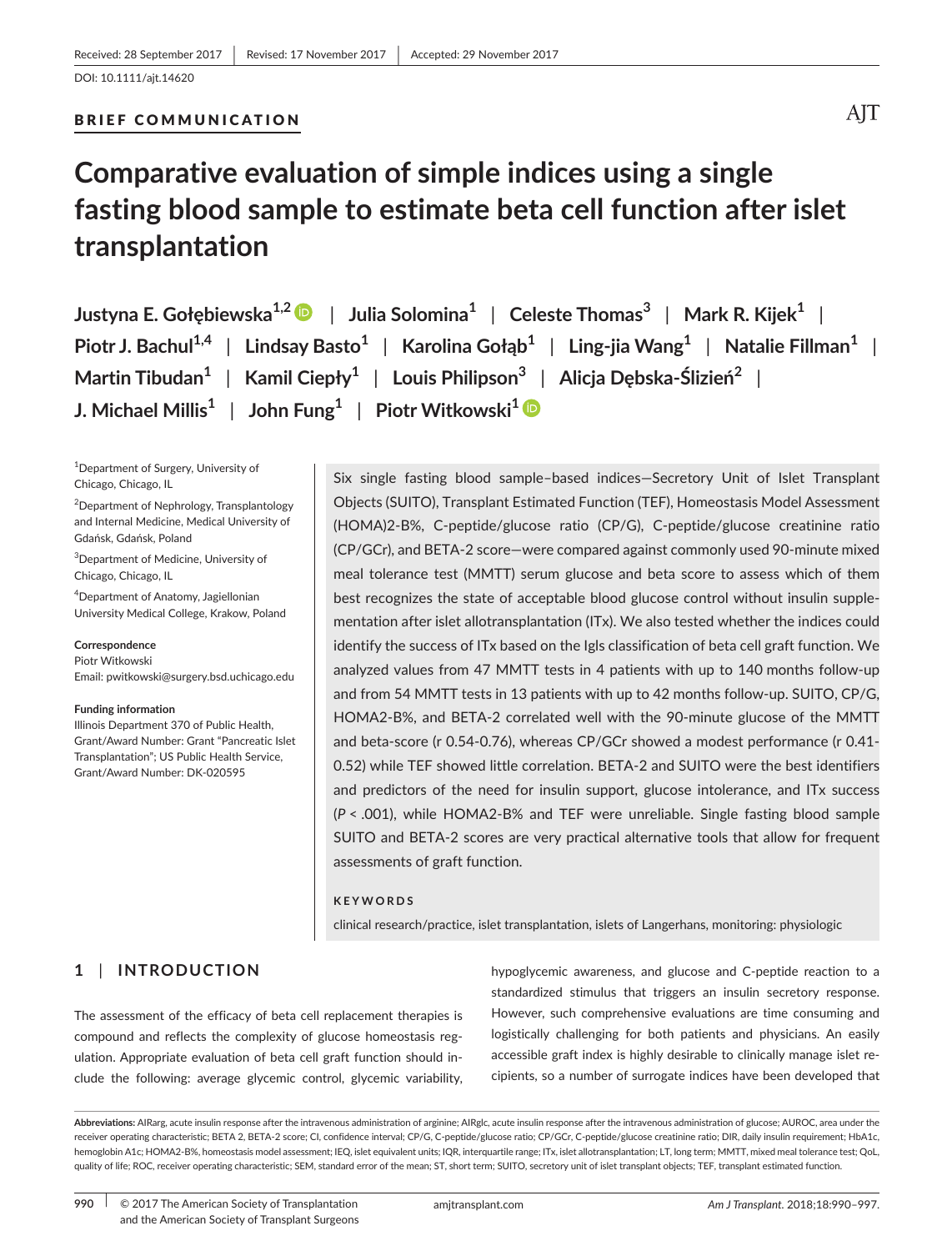TABLE 1 Brief characteristics of simple indices using a single fasting blood sample to estimate beta cell function after islet transplantation

| Index             | <b>Characteristics</b>                                                                                                                                                                                                                                                                                                                                                                                                                                                                            | Reference |
|-------------------|---------------------------------------------------------------------------------------------------------------------------------------------------------------------------------------------------------------------------------------------------------------------------------------------------------------------------------------------------------------------------------------------------------------------------------------------------------------------------------------------------|-----------|
| <b>SUITO</b>      | SUITO index of 100 reflects 100% pancreatic beta cell function in a healthy person<br>Reflects engrafted islet mass<br>Assesses functional islet mass<br>Correlates well with IVGTT results<br>Correlates with daily insulin dose (a score <10 is associated with increasing insulin dose)<br>Correlates with the severity of hypoglycemic episodes<br>A score >26 detects insulin independence and highly effective prevention of hypoglycemia<br>A score >10 is associated with QoL improvement | $1 - 8$   |
| <b>TEF</b>        | Estimates the patient's daily amount of secreted insulin,<br>can be normalized to the number of transplanted islets,<br>correlates well with area C-peptide concentration under the curve over 24 h and with the AIRglc, AIRarg                                                                                                                                                                                                                                                                   | $9 - 10$  |
| HOMA2-B%          | Assesses functional islet mass<br>The model is calibrated to give normal beta cell function of 100%<br>HOMA2-B% <40 is considered decreased beta cell function<br>in diabetic subjects, correlates well with estimates using continuous infusion glucose model assessment, hyperglyce-<br>mic clamps, and the acute insulin response from the IVGTT                                                                                                                                               | 11        |
| CP/G              | Assesses islet graft dysfunction<br>correlates with 90-min Glc after MMTT; AIRglu after IVGTT and with beta score<br>Is superior to the use of C-peptide alone for the detection of graft dysfunction                                                                                                                                                                                                                                                                                             | 12        |
| CP/GCr            | Assesses islet graft dysfunction<br>Since C-peptide is cleared through the kidney, accounts for renal function<br>Is not superior to the use of C-peptide alone for the detection of graft dysfunction                                                                                                                                                                                                                                                                                            | 12        |
| BETA <sub>2</sub> | Estimates graft function as a continuous variable within a range 0-42<br>A score <20 detects glucose intolerance<br>A score ≥15 detects insulin independence                                                                                                                                                                                                                                                                                                                                      | 13        |

AIRglc, acute insulin response after the intravenous administration of glucose; AIRarg, acute insulin response after the intravenous administration of arginine; BETA 2, BETA-2 score; CP/G, C-peptide/glucose ratio; CP/GCr, C-peptide/glucose creatinine ratio; IVGTT, intravenous glucose tolerance test; HOMA2-B%, homeostasis model assessment; MMTT, mixed meal tolerance test; QoL, quality of life; SUITO, secretory unit of islet transplant objects; TEF, transplant estimated function.

utilize data obtained from only a single fasting blood sample and/or patient's history (Table 1).<sup>1-13</sup>

Our objective was to compare the surrogate measures using a single fasting blood sample in order to determine which ones best serve as a simple test for predicting 90-minute glucose after the mixed meal tolerance test (MMTT) and clinical outcomes given by the beta score. We also made an attempt to see whether these could be used to objectively recognize a metabolic state of acceptable blood glucose control without the need for insulin supplementation. Furthermore, we tested the ability of the surrogate indices to identify the success of ITx defined by the Igls classification of beta cell graft function introduced as a consensus statement in the beginning of 2017 during the First IPITA/EPITA Opinion Leaders Workshop in Igls, Austria (Table 2).

## **2** | **PATIENTS AND METHODS**

Two cohorts of patients with "brittle" type 1 diabetes mellitus, who participated in clinical studies involving ITx at the University of Chicago between March 2005 and March 2015, were analyzed. Participants provided written informed consent, and the study was approved by the University of Chicago Institutional Review Board. Our strategy for discontinuation or re-initiation of the exogenous insulin after islet transplantation was adopted from an earlier publication.<sup>14</sup>

# **2.1** | **Standard measures for beta cell function based on stimulation studies**

#### **2.1.1** | **Mixed meal tolerance test (MMTT)**

A MMTT was performed after 8 to 12 hours of fasting. Blood samples were collected for the measurement of glucose, C-peptide, and insulin concentrations at baseline and then at 0, 30, 60, 90, and 120 minutes after ingesting 6 mL/kg body weight of BOOST® High-protein (Nestlé; 360 calories, 9 g fat, 49.5 g carbohydrate, 22.5 g protein) with a maximum of 360 mL.

## **2.1.2** | **Beta score**

The beta score was calculated from the patient's daily insulin requirements (DIR), hemoglobin A1c (HbA1c), fasting plasma glucose concentration, and stimulated/fasting C-peptide levels according to the method described by Ryan et al.<sup>15</sup>

# **2.2** | **Calculation of the surrogate indices of beta cell function based on fasting blood sample**

Secretory unit of islets transplant objects (SUITO) was calculated from the fasting blood glucose (mmol/L) and C-peptide (nmol/L) levels according to the method described by Takita et al. $1-4$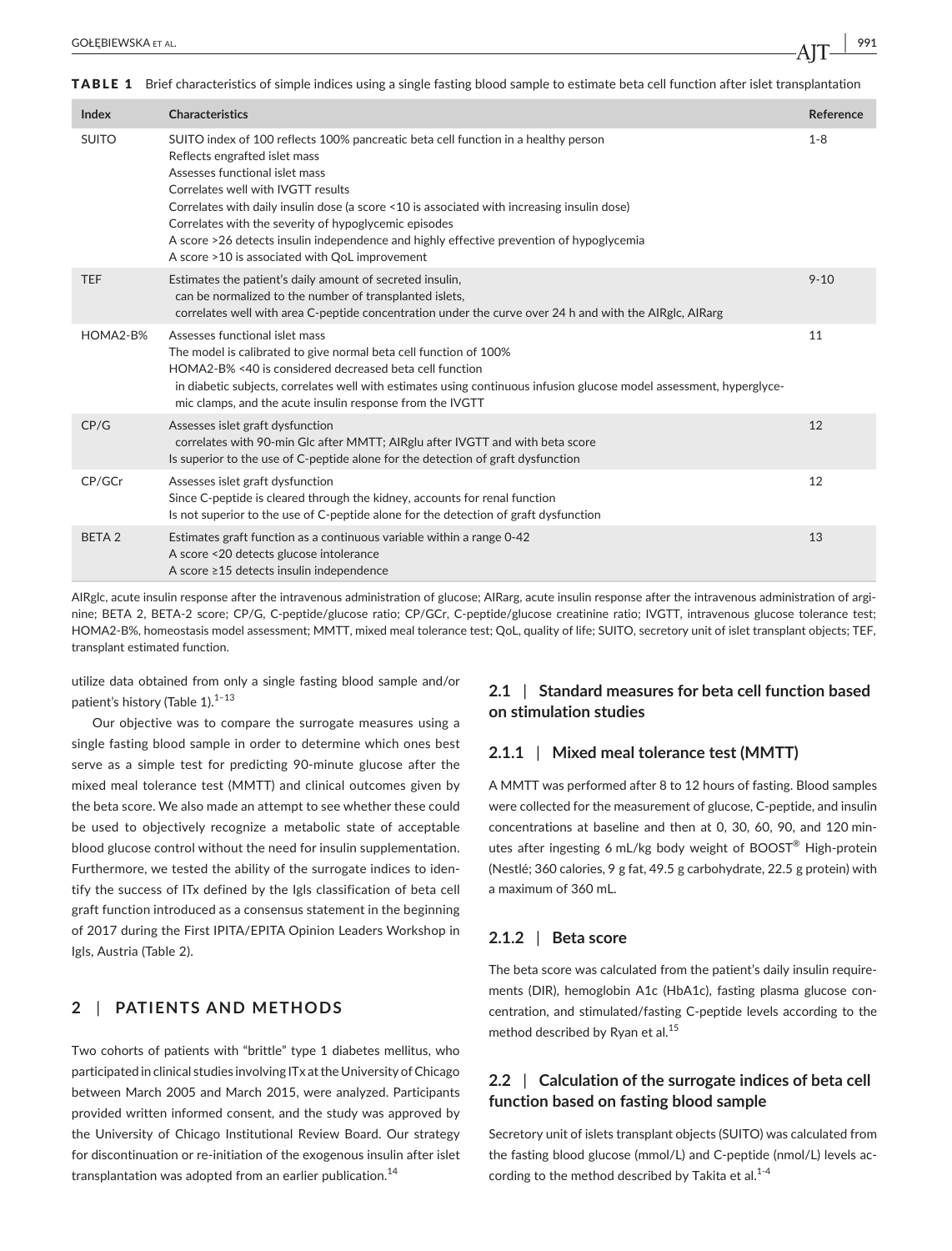| <b>Functional status</b> | $HbA1c$ (%)     | Severe hypo<br>events (SH)   | <b>Insulin</b><br>requirement (U/<br>kg/d) | C-peptide             | <b>Success</b>  |
|--------------------------|-----------------|------------------------------|--------------------------------------------|-----------------------|-----------------|
| Optimal                  | $\leq 6.5$      | None                         | No.                                        | > Baseline            | Yes             |
| Good                     | 27.0            | None                         | <50% Baseline <sup>c</sup>                 | > Baseline            | Yes             |
| Marginal                 | $\geq 7.0$      | < Baseline <sup>a</sup>      | $\geq$ 50% Baseline                        | > Baseline            | No <sup>e</sup> |
| Failure                  | <b>Baseline</b> | <b>Baseline</b> <sup>b</sup> | <b>Baseline</b>                            | Baseline <sup>d</sup> | <b>No</b>       |

HbA1c, hemoglobin A1c.

<sup>a</sup>lf SH was present before beta cell therapy, then continued benefit may require assessment of exposure to severe hypoglycemia (<3 mmol/L), hypoglycemia awareness, and glycemic variability/liability. <sup>b</sup>If SH was not present before beta cell therapy, then return to baseline measures is used as indication for treatment.

c Might include noninsulin antihyperglycemic agents.

<sup>d</sup>ls not reliable in uremic patients with evidence of C-peptide production prior to beta cell therapy. e Clinically, may still decide that benefits of maintaining and monitoring beta cell graft outweigh risks.

$$
SUITO = \frac{250 \times fasting C - peptide [nmol/L]}{fasting plasma glucose [mmol/L] - 3.43}
$$

Transplant estimated function (TEF) was calculated from the DIR and HbA1c according to the method previously described.<sup>9,10</sup>

$$
TEF = \left[DIRpreTx + \frac{HbA1c\,preTx}{5.43}\right] - \left[DIR + \frac{HbA1c}{5.43}\right]
$$

The homeostasis model assessment (HOMA) index of cell function is present in the literature in 2 versions: HOMA1-B% and HOMA2-B%.10,11 We used the HOMA2-B% method because it can be calculated relying on paired fasting plasma glucose and C-peptide instead of plasma insulin concentrations, $11$  calculated with the use of a computer program (HOMA calculator) ([www.dtu.ox.ac.uk/index.php?](http://www.dtu.ox.ac.uk/index.php?maindoc/homa/index.php) [maindoc/homa/index.php](http://www.dtu.ox.ac.uk/index.php?maindoc/homa/index.php)).

C-peptide/glucose ratio (CP/G) was calculated from the fasting blood glucose (mg/dL) and C-peptide (ng/mL) levels according to the method described by Faradji et al.<sup>12</sup>

*CP*∕*G*<sup>=</sup> fasting C−peptide concentration [ng/mL] fasting plasma glucose concentration [mg/dL]

C-peptide/glucose creatinine ratio (CP/GCr) was calculated from the fasting blood glucose (mg/dL), C-peptide (ng/mL) and creatinine levels according to the method described by Faradji et al: $^{12}$ 

$$
CP/GCr = \frac{fasting C - peptide concentration [ng/mL]}{fasting plasma glucose concentration [mg/dL]}
$$
  
× creationine concentration [mg/dL]

BETA-2 score was calculated from the fasting blood glucose (mg/dL), C-peptide (ng/mL), HbA1c (%), and insulin dose (U/kg per day) as described by Forbes et al $^{13}$ 

*BETA*−2 *score*

$$
= (\sqrt{\frac{\text{fasting C} - \text{peptide [nmol/L]} \times (1 - \text{insulin dose [units/kg])}}{\text{fasting plasma glucose [mmol/L]} \times \text{HbA1c} [\%]}) \times 1000
$$

*Igls classification* of beta cell graft function was introduced as a consensus statement in the beginning of 2017 during the First IPITA/ EPITA Opinion Leaders Workshop in Igls, Austria (Table 2). Optimal or good islet function defined the success of the procedure.

## **2.3** | **Statistical analysis**

Data were tested for normality, and Pearson or Spearman rank correlation coefficients were determined, as appropriate. To account for repeated measurements within the same individual, the mixed effects approach described in Hamlett et al<sup>16</sup> was performed. A 2-tailed Student *t* test was used for comparison between groups with continuous variables. Receiver operating characteristic (ROC) curves were made for continuous variables to determine sensitivity and specificity values for predicting insulin independence. ROC curves were constructed for participant's SUITO, TEF, HOMA2-B%, CP/G, CP/GCr, and BETA-2. The area under the ROC (AUROC) curves were compared to the AUROC's for beta score and 90-minute MMTT glucose concentration in order to determine which of the surrogate indices detected the outcome with sufficient discrimination. Youden's index was calculated (specificity + sensitivity − 1) and used to select the optimal cutoffs for each index. For these analyses (*t* tests and ROC analysis), the bootstrap  $17$  was used to account for repeated measurements by re-sampling patients. In the short-term (ST) group, Kaplan-Meier curves were made for duration of insulin-independent survival according to optimal cutoffs for each of the 6 surrogate indices on day 75. The Andersen-Gill <sup>18</sup> Cox model was fit to accommodate multiple events. Throughout, a *P* < .05 was considered statistically significant. The statistical analyses were performed using the Statistica 12.0 (StatSoft, Kraków, Poland) and Stata 14.0 (StataCorp LLC, College Station, Texas) software packages.

# **3** | **RESULTS**

Cohort 1: The long-term (LT) follow-up group included 4 subjects with type 1 diabetes, 1 male and 3 females, aged 42, 36, 51, and 48 years at the time of first transplant, with a follow-up of 140, 131, 119, and 81 months, respectively. All received a second and third islet infusion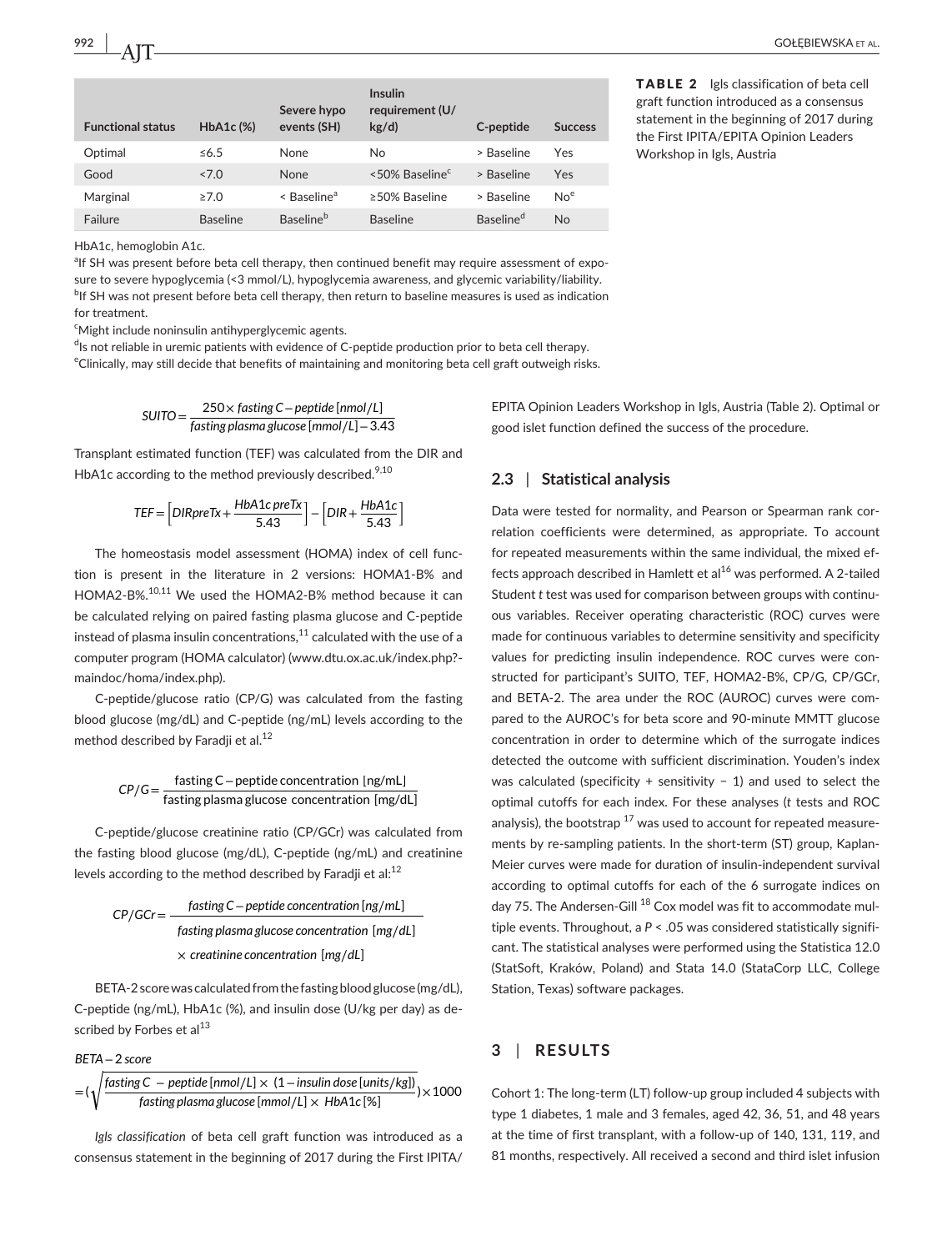when they required insulin support after previous transplant for optimal glucose control.<sup>19</sup> Immunosuppression was modified whenever clinically necessary. These patients received an average islet mass of 445,000 islet equivalent units (IEQ) (225-719 kIEQ) and 7400 IEQ/kg (4400-11 000 IEQ/kg). Each subject was scheduled to have a MMTT every 6 months as per protocol. Overall, 47 MMTTs were performed: 41 tests when patients were insulin independent, and 6 tests in patients requiring insulin support. Cohort 2: The ST follow-up group consisted of 13 type 1 diabetic subjects (4 males and 9 females) at the median age of 45 years (interquartile range [IQR] 36-51) at the time of first islet transplant with median follow-up of 33 months (IQR 30-38). All received a second ITx within the first year after the initial ITx and third islet infusion after the first year, when they required

TABLE 3 Relationships between each of the surrogate indices (SUITO, TEF, HOMA2-B%, CP/G, CP/GCr, BETA-2 score) and the reference indices of beta cell function derived from MMTT and beta score

| $LT + ST$ group $N = 17 (101 MMT)$ |                 |         |         |                  |  |  |
|------------------------------------|-----------------|---------|---------|------------------|--|--|
|                                    | with beta score |         | glucose | with MMTT 90-min |  |  |
| Correlation                        | r               | P       | r       | P                |  |  |
| <b>SUITO</b>                       | .68             | &0.01   | $-.60$  | < 0.001          |  |  |
| <b>TFF</b>                         | .18             | .33     | $-.06$  | .85              |  |  |
| $HOMA2-R%$                         | .68             | < 0.01  | $-.56$  | < 0.01           |  |  |
| CP/G                               | .54             | < 0.01  | $-.60$  | < 0.001          |  |  |
| CP/GCr                             | .41             | .003    | $-.52$  | < 0.01           |  |  |
| BETA <sub>2</sub>                  | .72             | < 0.001 | $-.76$  | < 0.001          |  |  |

BETA 2, BETA-2 score; CP/G, C-peptide/glucose ratio; CP/GCr, C-peptide/ glucose creatinine ratio; HOMA2-B%, homeostasis model assessment; LT, long term; MMTT, mixed meal tolerance test; ST, short term; SUITO, secretory unit of islet transplant objects; TEF, transplant estimated function.

TABLE 4 AUROC of the surrogate indices for the detection of need for insulin support

|                   | $N = 17 (101 MMT)$  |                   |         |        |
|-------------------|---------------------|-------------------|---------|--------|
| $LT + ST$ group   | <b>AUROC 95% CI</b> |                   | P value | Cutoff |
| <b>SUITO</b>      | 0.840               | $(0.697 - 0.983)$ | < 0.01  | 37.6   |
| <b>TFF</b>        | 0.583               | $(0.329 - 0.837)$ | .52     | < 0.21 |
| HOMA2-B%          | 0.755               | $(0.569 - 0.941)$ | .007    | <46.4  |
| CP/G              | 0.855               | $(0.712 - 0.998)$ | < 0.01  | < 0.98 |
| CP/GCr            | 0.848               | $(0.722 - 0.973)$ | < 0.01  | < 0.93 |
| BFTA <sub>2</sub> | 0.900               | $(0.808 - 0.992)$ | < 0.01  | < 12.9 |
| Beta score        | 0.884               | $(0.774 - 0.995)$ | < 0.001 | < 7    |
| MMTT 90-min glc   | 0.849               | $(0.759 - 0.939)$ | < 0.01  | >1.59  |

AUROC, area under receiver operating curve; BETA 2, BETA-2 score; CI, confidence interval; CP/G, C-peptide/glucose ratio; CP/GCr, C-peptide/ glucose creatinine ratio; glc, glucose; HOMA2-B%, homeostasis model assessment; LT, long term; MMTT, mixed meal tolerance test; ST, short term; SUITO, secretory unit of islet transplant objects; TEF, transplant estimated function.

insulin support after second transplant for optimal glucose control. These patients received an average islet mass of 459 000 IEQ (269- 689 kIEQ) and 6809 IEQ/kg (4660-9993 IEQ/kg). Each subject underwent a MMTT as per protocol after ITx on day 75, at 12 months, and annually. Overall, 54 MMTT were performed: 38 when patients were insulin independent, and 16 when insulin support was required. In 8 cases it was impossible to calculate HOMA-2B% as either glucose or C-peptide values exceeded range limits accepted by the HOMA-2 calculator (required range for glucose from 54.1 to 450.5 mg/dL and for C-peptide from 0.2 to 3.5 nmol/L).

# **3.1** | **Relationship between reference and surrogate indices**

Four indices (SUITO, CP/G, HOMA 2-B%, and BETA-2) were modestly/ well correlated with both beta score and MMTT 90-minute glucose (Table 3) with the magnitude of the correlation coefficients in the range 0.54 to 0.76. Of note, SUITO and BETA-2 showed the strongest correlation with the reference methods. CP/GCr showed less correlation and TEF performed worst, with little associations.

## **3.2** | **Surrogate indices and detection of need for insulin support and glucose intolerance**

The AUROC curve analyzed for all surrogate indices showed slightly heterogeneous results, with no discriminative ability of insulin independence vs dependence for TEF (AUC=0.58, *P* = .52), borderline performance for HOMA2-B%, acceptable performance of SUITO, CP/G, and CP/GCr, and excellent discriminative ability for BETA-2 (AUC=0.90, *P* < .001) (Table 4, Figure 1A). These findings mirrored the results of the correlation analyses. The AUROCs for SUITO, CP/G, CP/GCr, and BETA 2 were similar to those for the reference values, beta score, and MMTT 90-minute glucose. When we analyzed the ability of the surrogate indices to detect glucose intolerance in both groups, again all but TEF had a very good performance (Table 5, Figure 1B).

# **3.3** | **Surrogate indices and detection of ITx success as defined by the Igls classification of beta cell graft function**

All surrogate indices, apart from TEF and HOMA2-B%, showed excellent performance in identifying ITx success as defined by the Igls classification of beta cell graft function with AUROCs >0.8 and *P* < .001 (Table 6). The AUROCs for BETA-2, SUITO, and CP/G did not differ significantly when compared to AUROC for beta score or MMTT 90-minute glucose, but we found a significant difference in the case of TEF (poorer performance).

# **3.4** | **Surrogate indices and predicting return to exogenous insulin therapy**

In the ST group: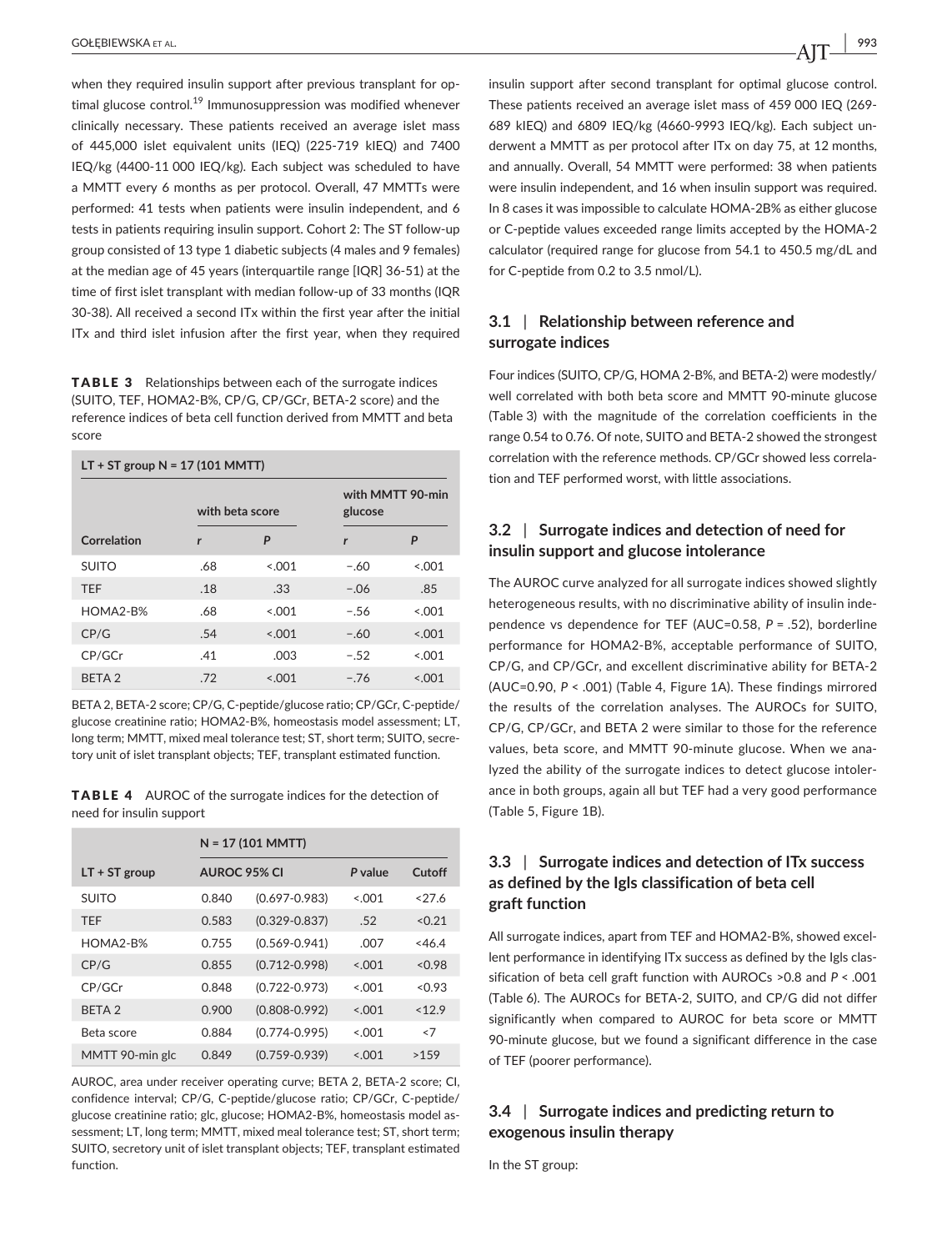

FIGURE 1 Receiver operating characteristic (ROC) curves of (A) 90-min MMTT glucose, BETA 2, and SUITO for the detection of need for insulin support, (B) beta score, BETA 2, and SUITO for the detection of glucose intolerance (90-min MMTT glc ≥ 144 mg/dL) in LT+ST group. BETA 2, BETA-2 score; LT, long term; MMTT, mixed meal tolerance test; ROC, receiver operating characteristic; ST, short term; SUITO, secretory

| <b>TABLE 5</b> AUROC of the surrogate indices for the detection of |
|--------------------------------------------------------------------|
| glucose intolerance (MMTT 90-min glucose $\geq 144$ mg/dL)         |

|                   |              | $N = 17 (101 MMT)$ |         |          |  |
|-------------------|--------------|--------------------|---------|----------|--|
| $LT+ST$ group     | AUROC 95% CI |                    | P value | Cutoff   |  |
| <b>SUITO</b>      | 0.859        | $(0.758 - 0.959)$  | &0.01   | $<$ 41.8 |  |
| <b>TFF</b>        | 0.541        | $(0.400 - 0.681)$  | .57     | < 0.21   |  |
| HOMA2-B%          | 0.771        | $(0.661 - 0.881)$  | < 0.01  | <64.0    |  |
| CP/G              | 0.834        | $(0.734 - 0.935)$  | < 0.01  | < 1.05   |  |
| CP/GCr            | 0.782        | $(0.669 - 0.895)$  | &0.01   | <1.08    |  |
| BFTA <sub>2</sub> | 0.851        | $(0.764 - 0.937)$  | < 0.01  | < 17.8   |  |
| Beta score        | 0.836        | $(0.735 - 0.937)$  | < 0.01  | < 7      |  |

AUROC, area under receiver operating curve; BETA 2, BETA-2 score; CI, confidence interval; CP/G, C-peptide/glucose ratio; CP/GCr, C-peptide/ glucose creatinine ratio; HOMA2-B%, homeostasis model assessment; LT, long term; MMTT, mixed meal tolerance test; ST, short term; SUITO, secretory unit of islet transplant objects; TEF, transplant estimated function.

**1.** The ability of each assay performed on day 75 post ITx to predict the return to exogenous insulin therapy at 1 year post ITx.

Of all the surrogate tools on day 75, the BETA-2, SUITO, CP/G, and HOMA2-B% seemed equally good predictors of insulin independence 1 year after ITx (with AUROCs > 0.808-0.942, *P* < .001), while CP/GCr (AUROC 0.683, *P* = .09) and TEF (AUROC 0.408, *P* = .83) were unreliable. The AUROCs for BETA-2, SUITO, CP/G, and HOMA2-B% did not differ significantly when compared to AUROC for MMTT 90-min glucose (Table 7).

2 Comparison of fasting glucose, MMTT 90-minute glucose, and the 6 surrogate indices estimated on day 75 between insulin dependent and insulin-free patients 1 year after ITx.

| <b>TABLE 6</b> AUROC of the surrogate indices for the detection of ITx    |
|---------------------------------------------------------------------------|
| success as defined by the Igls classification of beta cell graft function |

|                       | $N = 17 (101 MMT)$  |                   |         |        |
|-----------------------|---------------------|-------------------|---------|--------|
| LT group $+$ ST group | <b>AUROC 95% CI</b> |                   | P value | Cutoff |
| <b>SUITO</b>          | 0.833               | $(0.647 - 1)$     | < 0.01  | >29.4  |
| <b>TFF</b>            | 0.586               | $(0.296 - 0.875)$ | .86     | >0.19  |
| HOMA2-B%              | 0.712               | $(0.393 - 1)$     | .19     | >44.6  |
| CP/G                  | 0.858               | $(0.648-1)$       | < 0.01  | >1.00  |
| CP/GCr                | 0.844               | $(0.683 - 1)$     | < 0.01  | >0.93  |
| BFTA <sub>2</sub>     | 0.899               | $(0.783 - 1)$     | < 0.01  | >12.5  |
| Beta score            | 0.973               | $(0.945-1)$       | &0.01   | >7     |
| MMTT 90-min glc       | 0.945               | $(0.884-1)$       | < 0.01  | < 188  |

AUROC, area under receiver operating curve; BETA 2, BETA-2 score; CI, confidence interval; CP/G, C-peptide/glucose ratio; CP/GCr, C-peptide/ glucose creatinine ratio; glc, glucose; HOMA2-B%, homeostasis model assessment; ITx, islet allotransplantation; LT, long term; MMTT, mixed meal tolerance test; ST, short term; SUITO, secretory unit of islet transplant objects; TEF, transplant estimated function.

The values of BETA-2, SUITO, CP/G, and HOMA2-B% estimated on day 75 differed significantly between patients who were on vs off insulin 1 year after ITx (P < .005). CP/GCr and TEF did not differ significantly between patients with a metabolic state of acceptable blood glucose control without the need for insulin supplementation vs those requiring insulin support  $(P = .13$  and  $P = .29$ , respectively).

**3** The insulin free persistence (survival) according to the surrogate indices measured on day 75 post ITx (above vs below the cutoff value) (Kaplan-Meier analysis).

Insulin-free persistence (survival) differed significantly between patients whose BETA 2 (Figure 2A), SUITO, CP/G, CP/GCr and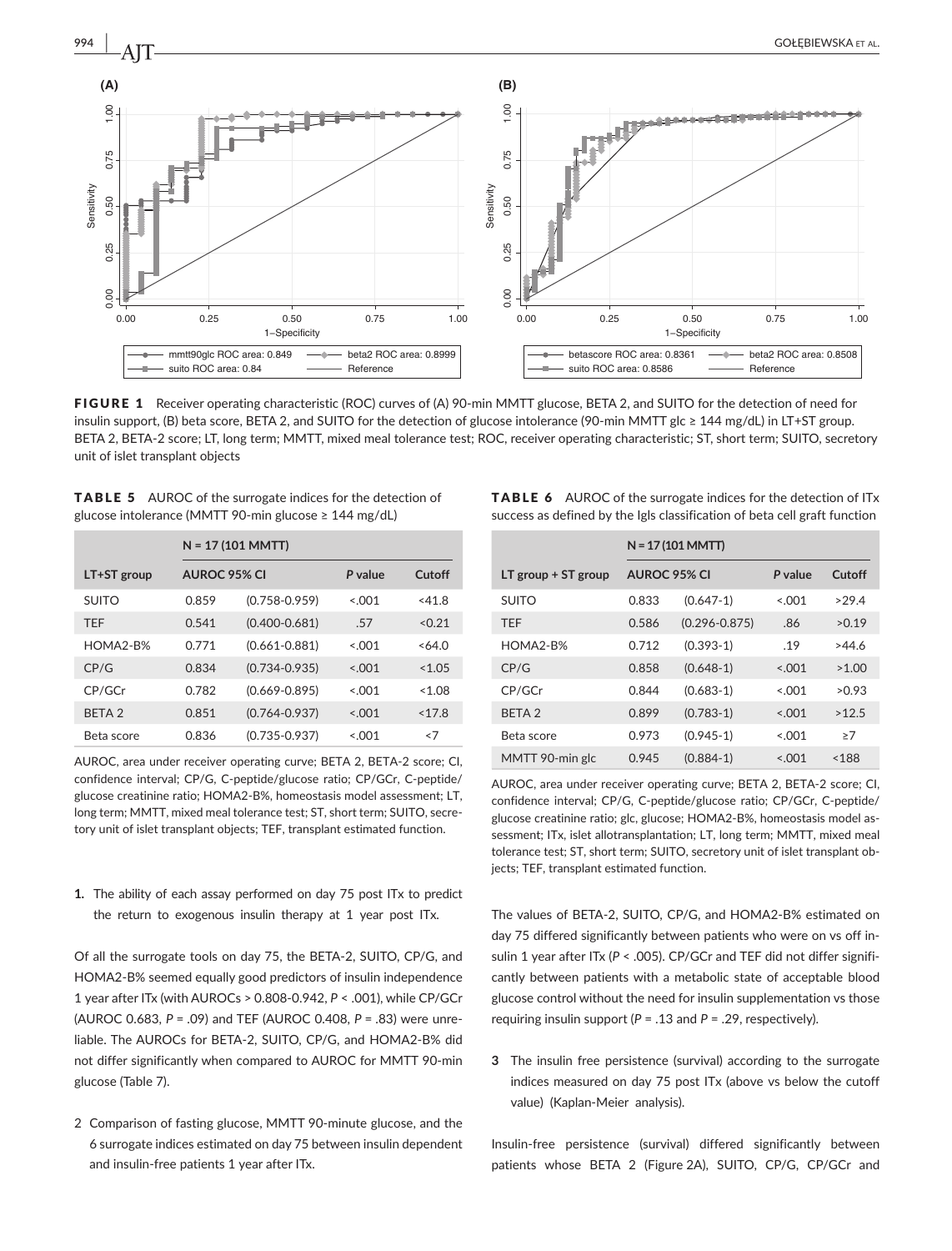TABLE 7 AUROC of the surrogate indices estimated on d 75 post ITx for the prediction of insulin independence at 1 y post ITx in the ST group (N = 13; 22 MMTT)

|                 | <b>AUROC 95% CI</b> |                   | P value | Cutoff |
|-----------------|---------------------|-------------------|---------|--------|
| <b>SUITO</b>    | 0.933               | $(0.836 - 1)$     | < 0.01  | >43.0  |
| <b>TFF</b>      | 0.408               | $(0.223 - 0.594)$ | .83     | 0.77   |
| HOMA2-B%        | 0.917               | $(0.763-1)$       | < 0.01  | >63.0  |
| CP/G            | 0.808               | $(0.627 - 1)$     | < 0.01  | >1.20  |
| CP/GCr          | 0.683               | $(0.473 - 0.894)$ | .089    | >1.14  |
| <b>BETA 2</b>   | 0.942               | $(0.869-1)$       | < 0.01  | >19.0  |
| Beta score      | 0.854               | $(0.704-1)$       | < 0.001 | >7     |
| MMTT 90-min glc | 0.883               | $(0.738-1)$       | < 0.001 | 117    |

AUROC, area under receiver operating curve; BETA 2, BETA-2 score; CI, confidence interval; CP/G, C-peptide/glucose ratio; CP/GCr, C-peptide/ glucose creatinine ratio; glc, glucose; HOMA2-B%, homeostasis model assessment; ITx, islet allotransplantation; MMTT, mixed meal tolerance test; ST, short term; SUITO, secretory unit of islet transplant objects; TEF, transplant estimated function.

HOMA2-B% values measured on day 75 post ITx were below and over the cutoff. However, TEF measurement on day 75 did not affect the long-term prognosis (Figure 2B).

4 Surrogate indices on day 75 post ITx and their prediction of ITx success based on the Igls classification of beta cell graft function at 1 year post ITx.

The results mirrored those reported for the loss of insulin independence that was anticipated at 1 year. Of all the surrogate tools on day 75, BETA-2, SUITO, CP/G, and HOMA2-B% seemed equally good predictors of ITx success 1 year after ITx as defined by the Igls classification (with AUROCs > 0.848-0.964, *P* < .001), while TEF (AUROC 0.33, *P* = .96) was unreliable (Table 8).

# **3.5** | **Factors affecting the accuracy of surrogate indices**

We did not find any consistent patterns when the influence of BMI and gender was analyzed.

# **4** | **DISCUSSION**

Despite advancements in islet procurement and immunosuppression that have increased islet transplant survival, graft function still progressively declines, and the duration of insulin independence is not permanent. Therefore, an unmet need for techniques that assess beta cell function and can be used both in a controlled experimental setting as well as in everyday clinical practice remains to be validated to allow for properly guided decision-making. It is of great importance to be able to detect early graft function decline to rescue the remaining islets from complete loss and a return to "brittle" type 1 diabetes.



FIGURE 2 Kaplan-Meier insulin-free survival curve (A) according to BETA 2 value on day 75 post ITx above (dashed line) vs under (solid line) the cutoff of 19.0 (*P* = .003), (B) according to TEF value on day 75 post ITx above (dashed line) vs under (solid line) the cutoff of 0.77 (*P* = .34). BETA 2, BETA-2 score; ITx, islet autotransplantation; TEF,

Fasting glucose and C-peptide concentrations are the most elementary markers of beta cell function and despite many limitations both are the mainstay of a number of mathematical formulas created to estimate beta cell function after ITx.

The practical aim of this study was to choose the best equation that could assist in everyday clinical decision-making. Our results indicate that BETA-2, CP/G, and SUITO could safely be implemented in the evaluation and management of ITx recipients. All 3 indices showed invariable and reliable performance, not only as markers of current metabolic status, but also predicting at least the short-term future of islet allograft function. Even though BETA-2 did not outperform beta score as in the study by Forbes et al, it still has a clinical advantage of being calculated from a single fasting blood sample.<sup>13</sup> Of note, we found similar cutoff values effective for BETA 2 as proposed in the study from Edmonton: 12.9 for insulin independence and 17.8 for glucose intolerance, respectively.<sup>13</sup> Likewise, in the case of SUITO index, scores above 26 detected insulin independence in the development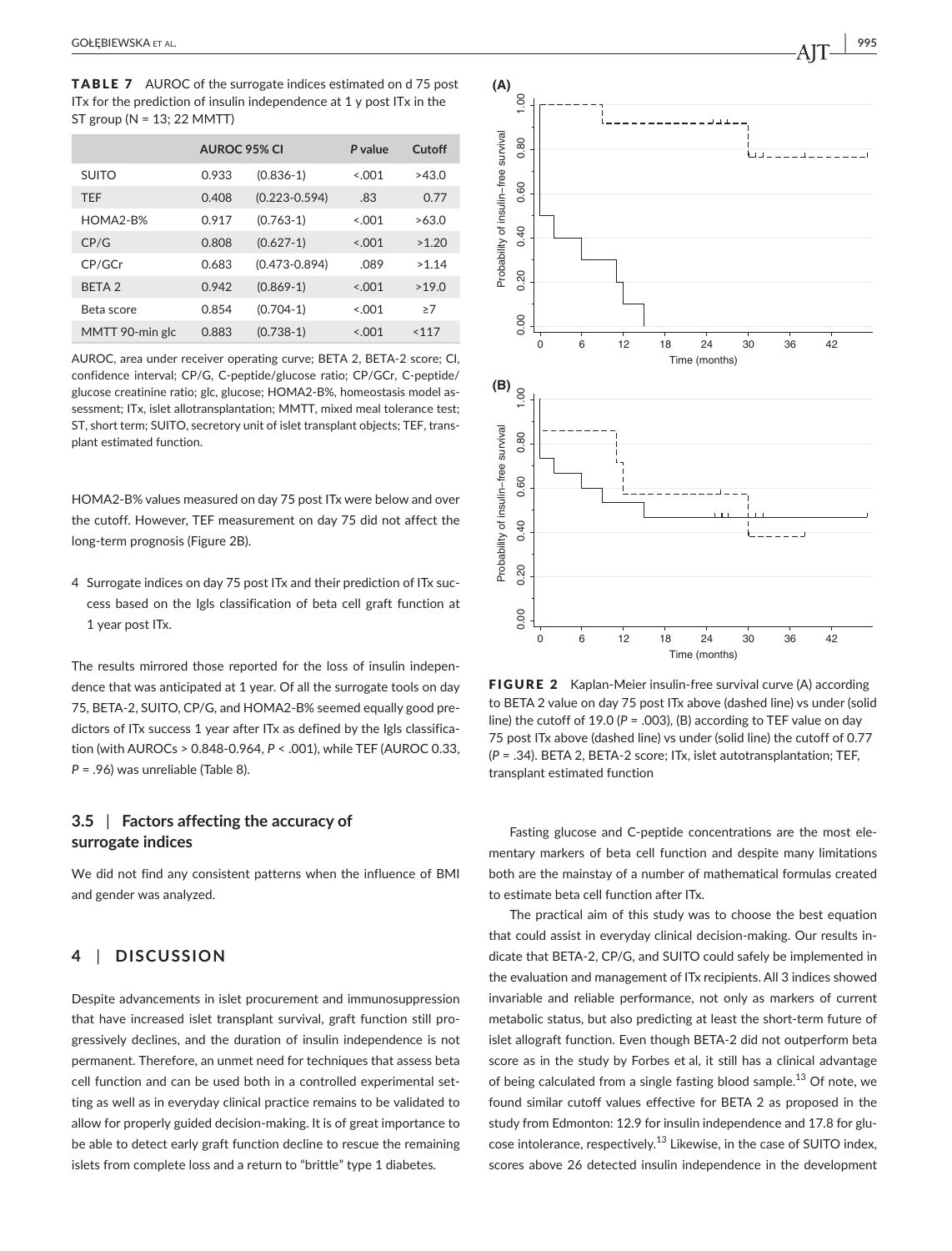TABLE 8 AUROC of the surrogate indices estimated on d 75 post ITx in the ST group for the prediction of ITx success at 1 y post ITx as defined by the Igls classification of beta cell graft function ( $N = 13$ ; 22 MMTT)

|                 | <b>AUROC 95% CI</b> |                   | P value | Cutoff |
|-----------------|---------------------|-------------------|---------|--------|
| <b>SUITO</b>    | 0.938               | $(0.834-1)$       | < 0.01  | >43.0  |
| <b>TFF</b>      | 0.331               | $(0.136 - 0.525)$ | .96     | a      |
| HOMA2-B%        | 0.943               | $(0.845-1)$       | < 0.01  | >68.8  |
| CP/G            | 0.848               | $(0.655 - 1)$     | < 0.01  | >1.20  |
| CP/GCr          | 0.830               | $(0.598-1)$       | .005    | >1.14  |
| <b>BFTA 2</b>   | 0.964               | $(0.905-1)$       | < 0.01  | >19.0  |
| Beta score      | 0.879               | $(0.724-1)$       | < 0.01  | >7     |
| MMTT 90-min glc | 0.911               | $(0.809 - 1)$     | 3.001   | < 125  |

AUROC, area under receiver operating curve; BETA 2, BETA-2 score; CI, confidence interval; CP/G, C-peptide/glucose ratio; CP/GCr, C-peptide/ glucose creatinine ratio; glc, glucose; HOMA2-B%, homeostasis model assessment; ITx, islet allotransplantation; MMTT, mixed meal tolerance test; ST, short term; SUITO, secretory unit of islet transplant objects; TEF, transplant estimated function.

<sup>a</sup>Cannot be calculated.

cohort described by Takita et al, while in our study the cutoff value was similar (ie 27.6). $^1$  Also, in the case of CP/G ratio in the study by Faradji et al, the odds of having lower CP/G (<1.0) were about 4 times greater with exogenous insulin use; again in our study the cutoff for insulin independence was  $0.98<sup>12</sup>$  With reproducible and comparable performance, the main advantage of BETA-2, SUITO, and CP/G is that these indices can be calculated utilizing only the fasting values of Cpeptide and glucose, which are easier and more frequently obtained than stimulation tests (eg MMTT), allowing for closer monitoring and alterations in management for improved outcomes.

As TEF was designed to quantitate insulin secretion, it does not provide an integrated measure of the metabolic status of the transplant recipient, which also encompasses insulin sensitivity.<sup>9,10</sup> This would account for the poor performance of TEF in our study.

CP/GCr was designed to assess islet graft dysfunction in patients with renal disease. Creatinine is the most commonly used endogenous glomerular filtration marker in clinical practice.<sup>12</sup> Since there are many physiologic and iatrogenic determinants of the creatinine serum level, it seems more plausible to use estimated glomerular filtration rate for the purpose of the correction. So far this index has not been validated in patients with impaired kidney function. Because all patients from both of our study populations had good kidney function, we were also unable to do so. In our population it showed modest performance, with no additional benefit.

Since HOMA2-B% cannot be applied in patients with blood glucose and C-peptide outside the set range, this limits its utility.<sup>11</sup> In 8 patients HOMA2-B% could not be evaluated for the aforementioned reason. This could have resulted in a substantial bias and influenced the overall performance.

One of the limitations of the study is that it was based on results from a single center with a particular strategy for patient clinical management as well as islet isolation and transplantation procedures. For the same reason, the number of patients included was limited. The results may not be generalizable to other transplant populations, which may have different approaches to retransplant, but we focused on insulin independence since most testing was performed in insulinindependent subjects. Other studies will likely be necessary to more accurately determine the utility of indices where function is lower. Despite these limitations, we believe that our results have important clinical value. To our knowledge, this is the first study that undertook a robust external assessment of all currently available surrogate indices based on a single fasting blood sample using a fully independent and external validation cohort. We emphasize the need for independent validation of our findings in several populations before clinicians place great confidence in their routine use. The use of surrogate indices for autologous islet recipients is currently under investigation.

In conclusion, the 6 estimating equations showed different accuracy in identifying islets allograft dysfunction and anticipating loss of insulin independence at 1 year with reference to more logistically challenging MMTT and beta score. BETA 2, SUITO, and CP/G seem to constitute valuable, simple, and reliable methods for the evaluation of beta cell function. Therefore they should be useful in care management.

#### **ACKNOWLEDGMENTS**

Authors would like to acknowledge the generosity and support of Dr. Martin Moses and Dr. Martin Jendrisak and the entire team of the Gift of Hope Organ & Tissue Donor Network in Chicago for providing the human pancreas tissues used in the present study. This work was supported by the Illinois Department 370 of Public Health Grant "Pancreatic Islet Transplantation" and the US Public Health Service Grant DK-020595. We would like to also thank Dean of the Biologic Science Division and Pritzker School of Medicine Dr. Kenneth Polonsky and Dr. Jeffrey Matthews Chair of the Department of Surgery at The University of Chicago for the bridge funding and their support to accomplish the project. We would like to acknowledge as well Dr Theodor Karrison from the Department of Public Health Sciences at the University of Chicago for his help with statistical analysis of the presented results.

#### **DISCLOSURE**

The authors of this manuscript have no conflicts of interest to disclose as described by the *American Journal of Transplantation*.

## **ORCID**

*Justyna E. Gołębiewska* <http://orcid.org/0000-0001-5346-8369> *Piotr Witkowski* <http://orcid.org/0000-0002-4459-6673>

#### **REFERENCES**

1. Takita M, Matusmoto S. SUITO index for evaluation of clinical islet transplantation. *Cell Transplant*. 2012;21:1341‐1347.